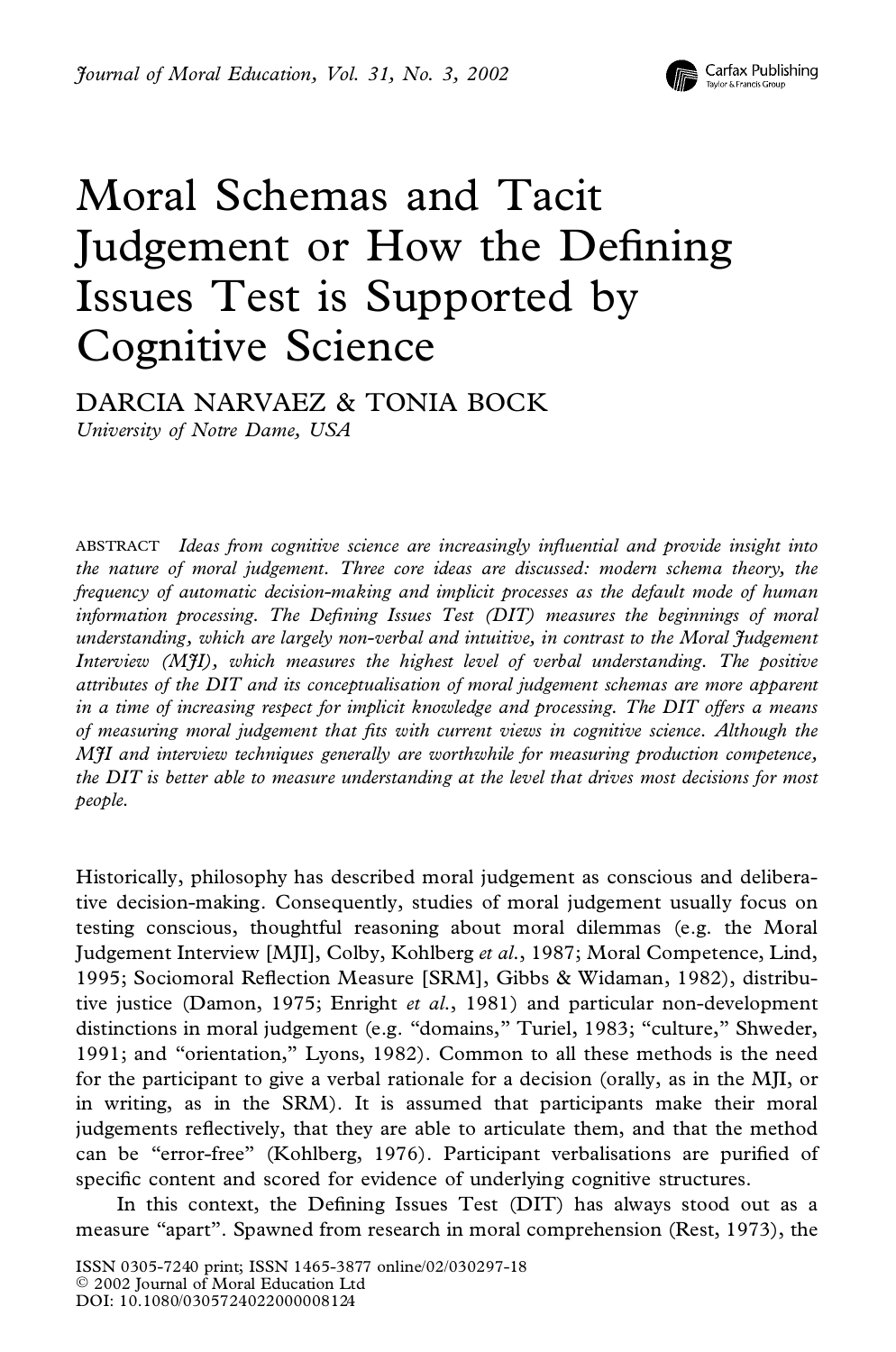DIT originated as a cognitive-developmental tool that measures stage shifts in the upper half of Kohlberg's stage hierarchy. From the outset there was concern that the DIT did not really measure moral judgement structures because it did not ask respondents to produce an answer in their own words and because it hopelessly wedded content with structure. Nevertheless, research with the DIT has been fruitful and has provided solid and broad evidence for its ability to measure moral judgement development (Rest *et al.*, 1999) [1]. In fact, it provides more empirical support for the higher end of Kohlberg's stage model than Kohlberg's own measures. That is, unlike other measures of moral judgement, the DIT finds widespread postconventional reasoning. In contrast, the MJI finds little evidence for Stage 5 thinking and virtually none for Stage 6, threatening the validity of Kohlberg's enterprise. What accounts for the evidence that the DIT is more supportive of the stage-theory than Kohlberg's own measure? Our explanation is the following. The DIT does not measure the more competent end of the "zone of proximal develop ment" in which verbal articulation of one's perspective is required. To obtain a high score on a measure requiring verbal production such as the MJI one must be able to explain one's reasoning logically and coherently, an ability that is facilitated by training in moral philosophy, but not necessarily by everyday life. The DIT tests the other, less competent, end of the "zone", that which is apparent when assistance (such as words on a page) is available. Whereas the MJI measures explicit verbal knowledge, the DIT measures recognition knowledge, a type of tacit knowledge. Is one method better than the other? We believe that new constructs from cognitive science can direct our examination of this question and can help point out the merits of each approach.

The study of human cognition in the 20th and 21st centuries offers many tools for measuring and understanding differences in morality and moral judgement. Three interwoven, core ideas emerging in cognitive science have particular implications for research in moral judgement.

First, cognitive science makes the assumption that an individual processes or interprets experience according to organising, conceptual structures in the mind that have developed from and are influenced by experience (e.g. Piaget,  $1932/1965$ ; Rumelhart, 1980; Fiske & Taylor, 1991). These conceptual structures, which are often called *schemas*, function as interpreters of stimuli. Although it may feel phenomenologically as if one experiences pure, raw "reality", everything perceived is interpreted by pre-existing mental structures (Wenger & Wheatley, 1999; Hogarth, 2001). In fact, no one can understand experience without such mental structures or schemas (Neisser, 1976). Not only perception, but decision-making and reasoning are supervised by pre-existing schemas (Gigerenzer *et al.*, 1999). Further, the vast majority of human responses, including moral judgements, are based on schemas (Bargh & Chartrand, 1999). We discuss schema theory in more detail later.

Secondly, many cognitive processes, including decisions, occur automatically without awareness (Reber, 1993). For example, schemas are activated without intention or conscious control (Hasher & Zacks, 1984). Some schemas may be activated chronically due to several factors, including frequency of environmental cues (Higgins & King, 1981). For example, in the United States, local television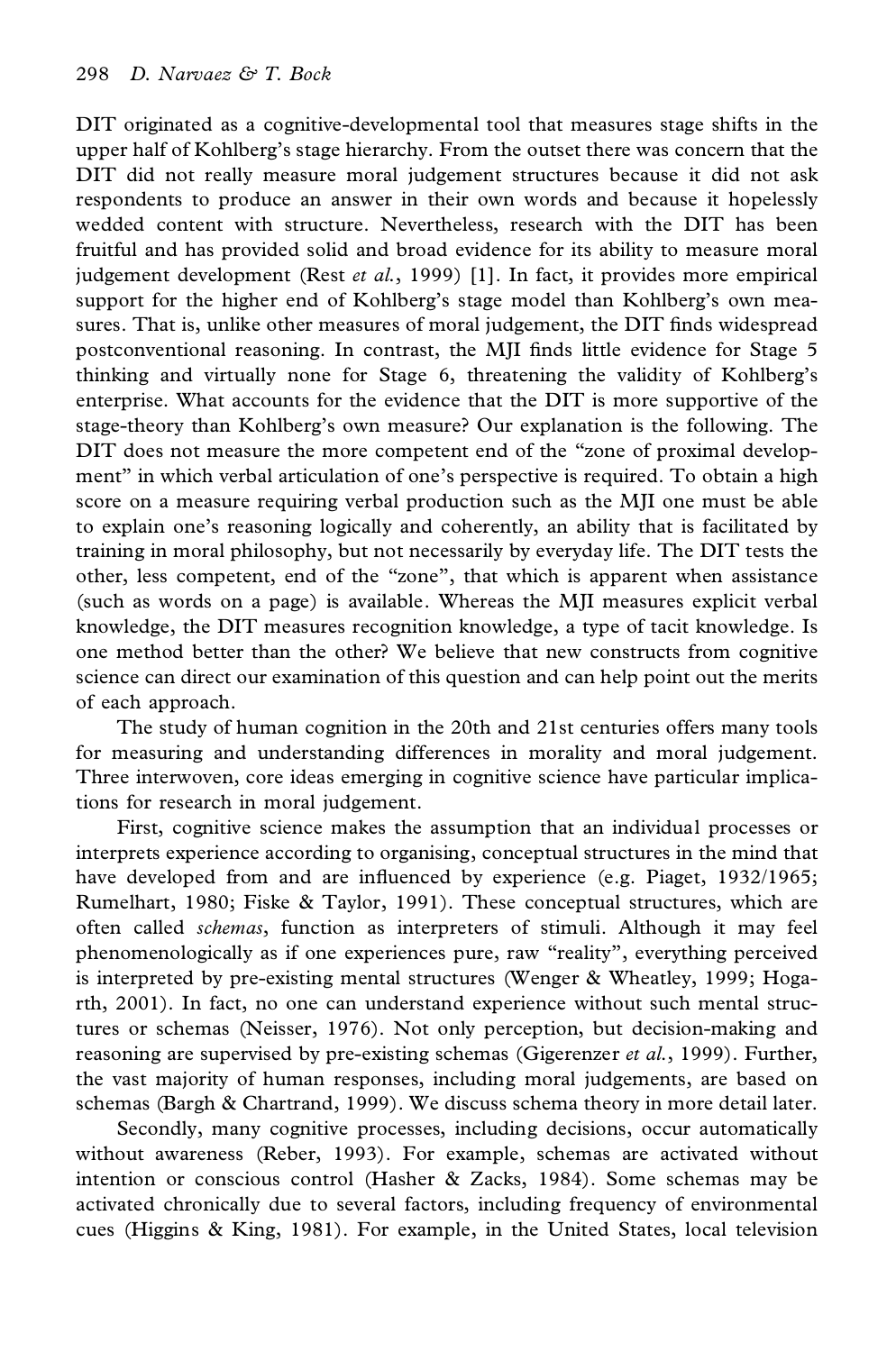news stations highlight the types of local crimes that are more likely to be committed by individuals with lower socio-economic status, showing photographs of the ac cused. Many of these individuals are black. Consequently, when a typical citizen is asked to think about a criminal, a black person "pops" into his or her mind, even though the statistical evidence shows that more crimes are committed by "whites", and that white males tend to be more violent. Like it or not, the schema fostered by local news is activated beyond personal control. Many schemas operate automati cally like this. Automatic processing is understood to be characterised by some combination of the following: involuntariness, autonomy, existence outside of awareness, unintentionality (initiated with or without intention), and effortless ness—requiring little if any working memory resources (Bargh, 1989; Uleman & Bargh, 1989). Many daily actions and responses have a majority of these characteristics.

Thirdly, there is now a greater regard for the implicit processes and appli cation of tacit knowledge in human decision-making that occur outside the awareness of the cogniser (e.g. Bargh, 1989) and beyond the participant's ability to verbally articulate (e.g. Kihlstrom *et al.*, 1996). Individuals have, use and are influenced by a great deal of knowledge without awareness (Reber, 1993; Hogarth, 2001). Various psychologists have pointed this out throughout the history of psychology, even in its early days (Helmholtz, 1867; Carpenter, 1874; Ebbinghaus, 1885) as have philosophers (e.g. Polanyi, 1958; von Hayek, 1962). Polanyi often noted that people "know more than they can say". A person may not be able to explain what she knows to another, but neither can the person explain it to herself. Polanyi's point now has substantial psychological support (see Reber, 1993; Sternberg, 1999; Keil & Wilson, 2000). Evolutionary psychology has postulated that the human mind has evolved with numerous domain-specific modules (task-specific cognitive abilities) whose activation is automatic and does not require the conscious mind (e.g. Tooby  $\&$  Cosmides, 1990). In fact, these broad-based implicit processes are considered to be primary—that is, they are the *default operations* of the mind—whereas consciousness and phenomenological awareness are relatively recent developments (Reber, 1993). Evidence is mounting for the heavy reliance on automatic, implicit cognitive processes and schemas in human behaviour (Reber, 1993).

Research on implicit decision-making calls into question the privileged place of interview data (dependent on conscious understanding) over recognition data (de pendent on implicit understanding, as in the DIT). In fact, the current emphasis on the importance of tacit knowledge and consciously inaccessible decision making places the DIT in a new light. Rest (1979) has always claimed that the DIT measures tacit knowledge. Sternberg and Horvath (1999) define tacit knowledge as domain-specific "procedural knowledge that guides behaviour but is not readily available for introspection" (p. 231). The DIT all along has been tapping into the kind of knowledge that drives most of human behaviour (Bargh & Chartrand, 1999; Hogarth, 2001). In the following discussion we focus on the nature of this knowl edge and its relation to research in moral judgement.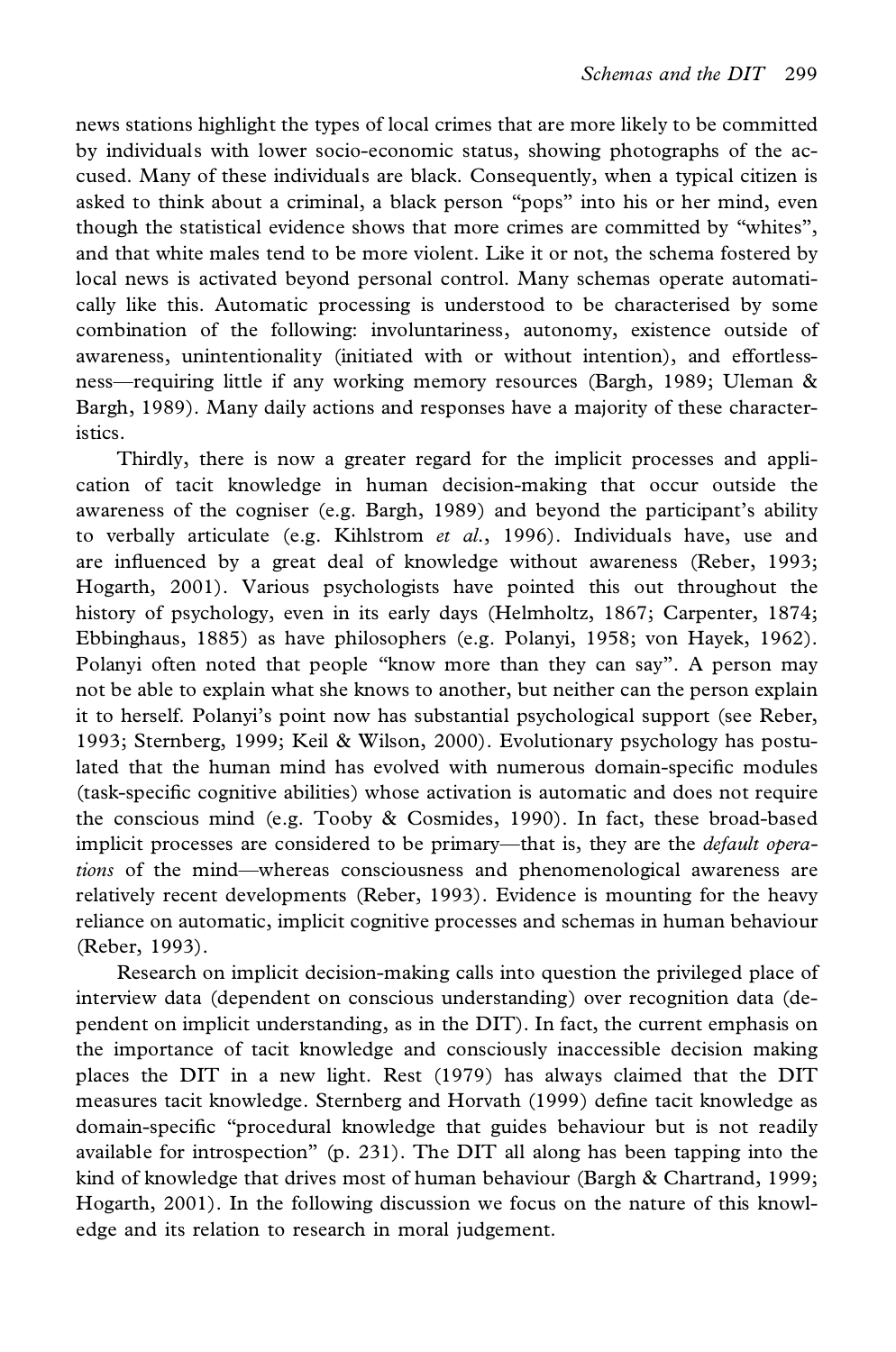#### **The Nature of Schematic Processing**

The notion of schemas is one that has driven research in cognitive psychology for decades. Piaget described schemas as cognitive structures that organize an individ ual's operational activities (Piaget, 1970). Classic schema theorists (e.g. Rummel hart, 1980; Taylor & Crocker, 1981) describe schemas as general knowledge structures residing in long-term memory. In order to determine how the human mind understands anything, including morally relevant stimuli, we must know the form and function of schemas generally.

#### *1. What are Schemas?*

Schemas are sets of expectations, hypotheses and concepts that are formed as the individual notices similarities and recurrence in experience (Neisser, 1976; Rumel hart, 1980). For example, the toddler learns that certain behaviours agitate the parent, some of which result in discomfort (physical and/or emotional) for the child. Other behaviours elicit praise from the parent. With repeated experience, the child begins to expect the particular matching reaction of the parent when the behaviour is exhibited. If the parent, for example, shows the opposite reaction, the child will be very confused as this does not fit with the schema that has developed from previous experience.

Modern schema theorists have provided more concrete descriptions of schemas. Derry's (1996) Cognitive Schema Theory (CST) outlines a hierarchy of schemas: (a) *memory objects* (specific small units of related characteristics), (b) *cognitive fields* (an activated set of memory objects) and (c) *mental models* (an overall meaning structure of a particular situation or experience). According to Cognitive Schema Theory, we might say that those with more complex moral judgement have a larger and better organised set of *memory objects* that can be activated within multiple *cognitive elds* and form part of complex *mental models*. Although research would need to determine the architecture in actuality, we can speculate about a mental model for the dilemma, "Heinz and the drug". Such a mental model might include cognitive fields for marriage, stealing, human rights and so forth. Each of these cognitive fields would be comprised of memory objects. For example, "marriage" might include memory objects like "marriage duties" and "love". The memory object, "marriage duties" might consist of related characteristics such as "faithfulness" and "commitment". There may be many layers of memory objects and cognitive fields that comprise a mental model. An expert will have layer upon layer of interrelated schemas about the "Heinz and the drug" dilemma. The expert has more complex and elaborate mental models that can be activated in any number of ways because the architecture is so rich and interrelated. Those with lower levels of moral judgements have a more limited set of possible activations (fewer memory objects, cognitive fields and mental models). In terms of mental architecture, the expert has castles of knowledge while a novice may have a bare foundation.

Schemas involve multiple brain systems (e.g. visual, motor, language) and cognitive processes (Kesner, 1986; Hogarth, 2001). Schemas can involve one kind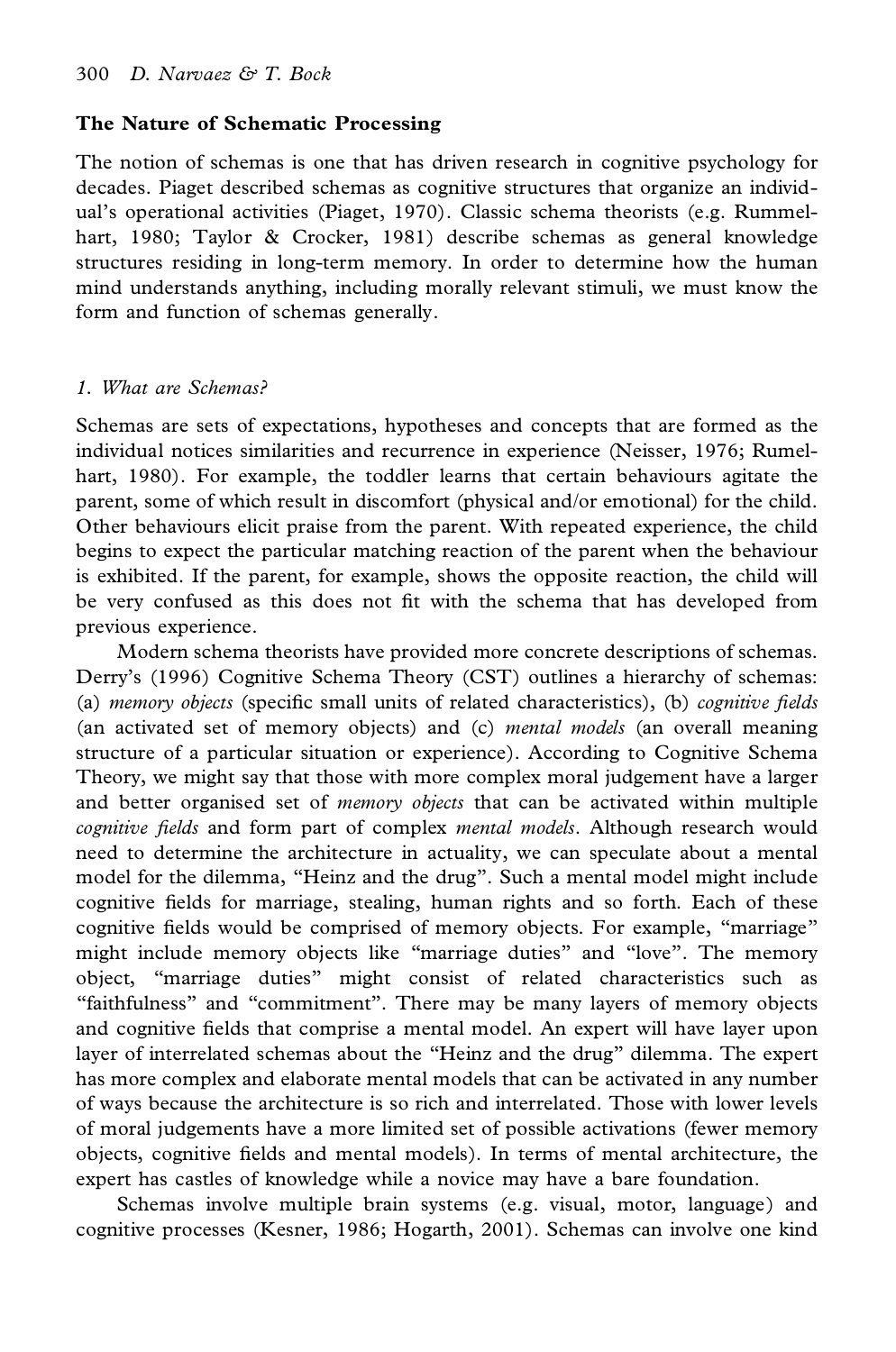of system, for example, procedural knowledge (e.g. how to introduce one friend to another) or declarative knowledge (what morality means), or a combination of systems. Schema application can involve different types of reasoning (Ericsson & Smith, 1991), such as analogical and/or intuitive reasoning (Hogarth, 2001); differ ent types of processing such as linear and/or parallel processing (McClelland, 1995); different levels of awareness such as subconscious and automatic or conscious and controlled (Uleman & Bargh, 1991); and different types of knowledge (declarative, procedural). Essentially, a schema is a goal-orientated cognitive mechanism that operates in one or more of these systems (Neisser, 1976). Much like expertise in parking a car, expertise in a moral judgement schema probably necessitates both kinds of knowledge (procedural: how do I think about this problem? and declarative: what codes do I apply?), dual forms of reasoning (analogical: what is an objective, logical response? and intuitive: this reminds me of …), and processing (linear—what do I do next—and parallel). For example, applying a principle to a dilemma is an example of analogical and linear reasoning whereas making a decision "because it feels right" is based on automatic, parallel processing often described as intuition (Hogarth, 1999; Hammond, 2000).

## *2. How do Schemas Work?*

Schemas operate constantly in the mind, being evoked (or "activated") by current stimulus configurations that resemble the stimuli that created the schema in the first place (Rock, 1997). To return to our previous example, the local news may discuss a criminal without using a picture, yet the report may evoke the picture of a black man in the perceiver because of previous similar stories which were presented with pictures of black men. The "criminals are black" schema is activated by familiar stimuli without need for conscious control. When the postconventional moral schema is activated, cognitive structures about equality and social justice and the procedures to promote them are also activated. The person who is concerned about being racist will probably have developed skill in deactivating the "criminals are black" schema and will consciously activate schematic knowledge that counters such a conclusion (Devine, 1989; Fiske, 1989).

## *3. How are Schema Elements Connected?*

Hierarchical level (i.e. mental model, cognitive field, memory object) is not the only thing that varies among schemas. Marshall (1995) describes schemas as basic storage devices represented by a tightly organised network structure of memory objects whose relations vary by types (positive or negative) and degrees (strong or weak) of relations. The degree of connectivity among constituents and subconstituents determines the strength and accessibility of a schema. The type of connectivity determines what group of concepts will be activated (positive relation) and which will be suppressed (negative relation). For example, when a person has an activated postconventional schema, she or he is less likely to have an activated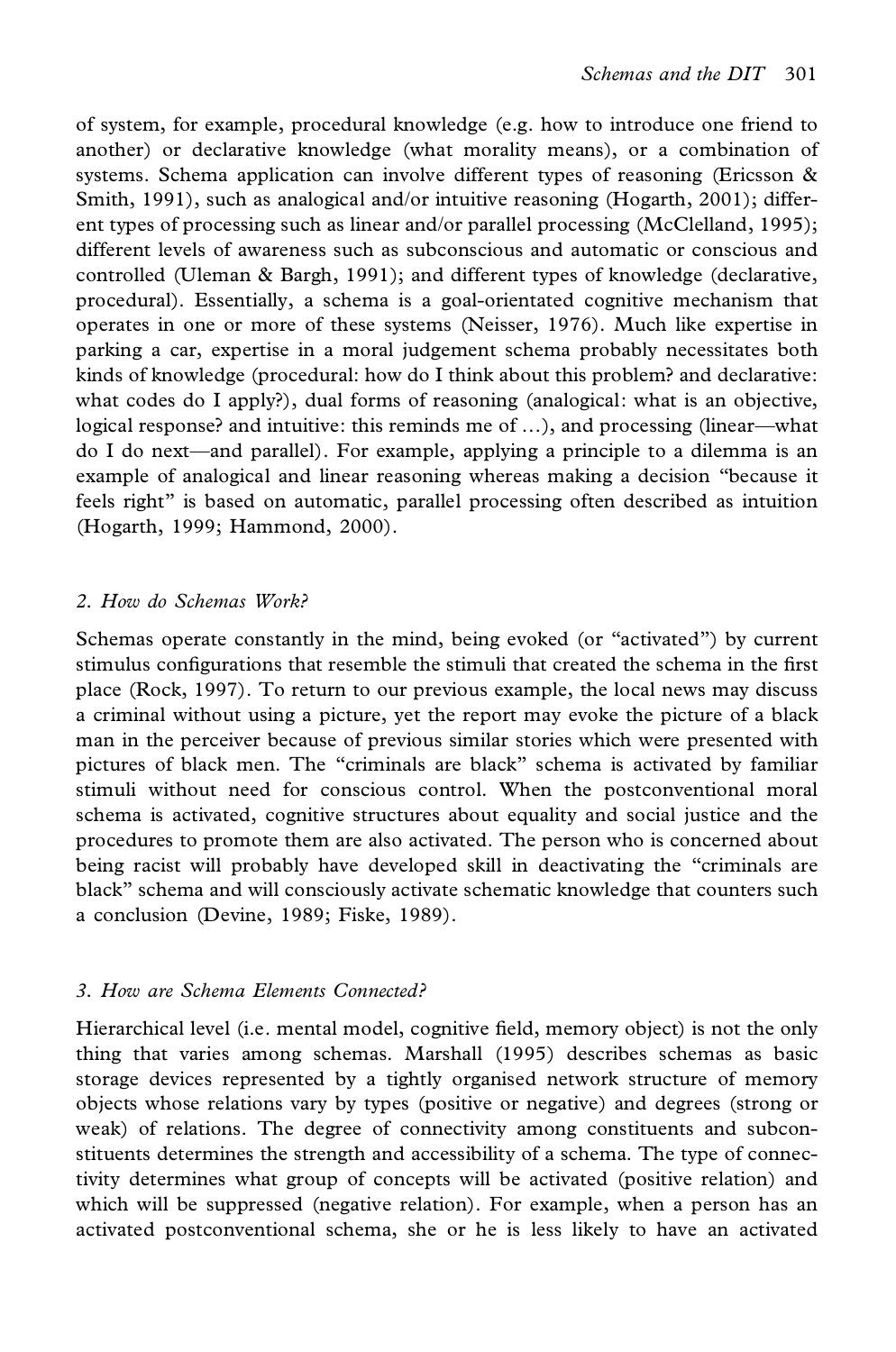personal interest schema (see below and Rest *et al.* (1999) for a complete description of the postconventional and personal interest schema).

#### *4. Why are Schemas Important?*

Schemas are essential to human understanding because they serve so many functions (Neisser, 1976). A schema consists of a representation of some prior stimulus phenomenon that organises or guides the application of prior knowledge to new information (sometimes referred to as "top-down" processing) (Bower & Cirilo, 1985). Schema guidance is expectation-based processing that attends to the unusual (Mandler, 1984). Schema guidance is, in effect, goal-based concurrent processing; as the stimuli are sensed, they are filtered through the activated schema kaleidoscope (Rock, 1997). Information is "chunked", inter-related and evaluated (Fiske & Taylor, 1991). Missing or new information is quickly perceived and drives attention (Pashler, 1998). For example, consider the following text: "Harry walked in. He looked at the prices. He ordered". It is difficult to understand what is going on because several schemas compete to interpret an ambiguous situation. What schema should be in operation—visiting a restaurant, shopping at a warehouse appliance store, or patronising a barber shop? The reader needs further information such as "He enjoyed his mea". This information informs us that he was at some kind of restaurant, but it is still unclear what kind of restaurant. Our schemas guide us in asking the right question: does he pay after his meal (sit-down restaurant) or before (fast-food restaurant)? Another sentence follows: "He cleared his table and left". Now we can put all the parts together into a "fast-food-restaurant" schema and fill in the blanks: he ordered *and paid*, sat down *and ate*, cleared his table and left.

Schemas likely operate in important ways during moral behaviour, by inter-relating different stimuli, filling in missing information, guiding attention and directing problem-solving. Moral schemas can be described as general knowledge structures used in social cooperation. Moral schemas are built from experience in social interaction. They are constructed automatically from the brain noticing the elements in the socially relevant environment that covary and the cause–consequence chains that obtain from particular actions. Schemas decrease the amount of processing needed for encountered stimuli and are considered to be part of every encounter with the environment (Mandler, 1984).

#### *5. How are Schemas Activated?*

Schema structures that parse incoming sensory data are themselves unconscious and are activated automatically when their patterns match the pattern of incoming data (bottom-up activations) (Marcel, 1983; Mandler, 1984). The perceived regularities may or may not activate linguistic centres and, as a result, may or may not be accessible for verbal description (diSessa, 1982; McCloskey & Kohl, 1983). As Keil and Wilson (2000) point out, individuals are often able to understand something without being able to explain it to others. The inability to articulate understanding is not a matter of forgetting—because the correct explanation is recognisable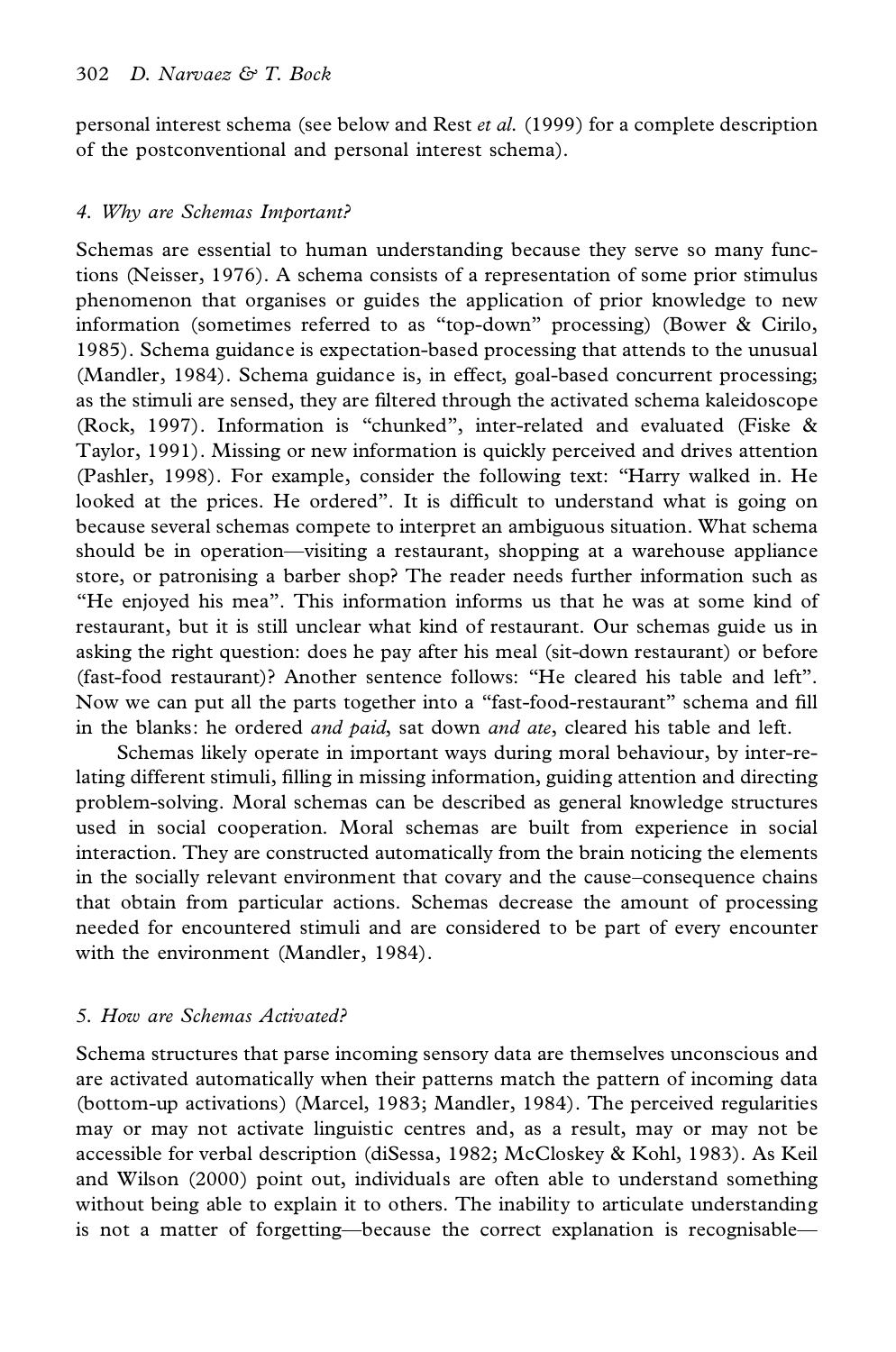rather, the individual has not learned to put the understanding into words. This can be seen when a world-class athlete who is asked to coach a youth team fails miserably due to the inability to translate phenomenal execution skills into verbal instructional skills. Why does this happen? Should not an adult be able to explain what he or she knows how to do? Keil and Wilson distinguish between a basic explanatory set of schemas, present even in infants, and more advanced explanatory schemas that include statements of principles and are evident through verbal performance. Keil and Wilson's theory can help explain the disparity in findings between the MJI and the DIT. The reason that individuals who display postconventional thinking on the DIT but may not do the same on the MJI may be that the person has not put their understanding into words. Understanding is "a cognitive state that remains largely implicit but that goes beyond merely being able to correlate variables" (Keil & Wilson, p. 97). The only way to move beyond shallow verbal explanations is to learn the intricacies of a theory (e.g. moral theory), as do experts.

The schemas of an expert are more easily activated by features of a problem than the schemas of a person with intermediate knowledge (e.g. Patel & Kaufman, 1993). After the solution schema is activated, the expert will evaluate further information, searching for confirmation of the initial hypothesis. In contrast, the person with intermediate knowledge generally requires much more information before generating a solution schema and generates multiple solution schemas (hy potheses) without the ability to evaluate them. The specific nature of what memory objects, cognitive fields and mental models are activated, how they are activated (e.g. what kind of stimulus) and when (e.g. in what contexts) are areas ripe for research in moral judgement.

## *6. Can a Particular Schema Change?*

Schemas are noted for their flexibility and changeability (Neisser, 1976). No instantiation of a schema is identical to another (Hogarth, 2001). With each instantiation, the schema is altered through assimilation of and accommodation to new experience—integrating new information or modifying the strength of relations among memory objects (Derry, 1996). Schemas change in size, relation to other schemas and in the strength of internal relations.

Studies of expertise such as Gijselaers and Woltjer (1997a) note that when solving domain problems novices have superficial knowledge of problems (e.g. a label for the problem). Their representations of problems are stable in test–retest studies. After some initial study, beginners acquire bits and pieces of knowledge. Intermediates are able to appropriately structure and identify features of the problems. Only experts are able to identify effective ways to solve the problem. Yet because of their vast knowledge, experts are flexible in how they represent the problem—making slight changes or adding new subcategories when sorting domain problems in test–retest conditions (Gijselaers & Woltjer, 1997b). These patterns support Rumelhart and Norman's (1988) view that schemas change with the accretion of new knowledge (e.g. the increased knowledge depth of the intermedi-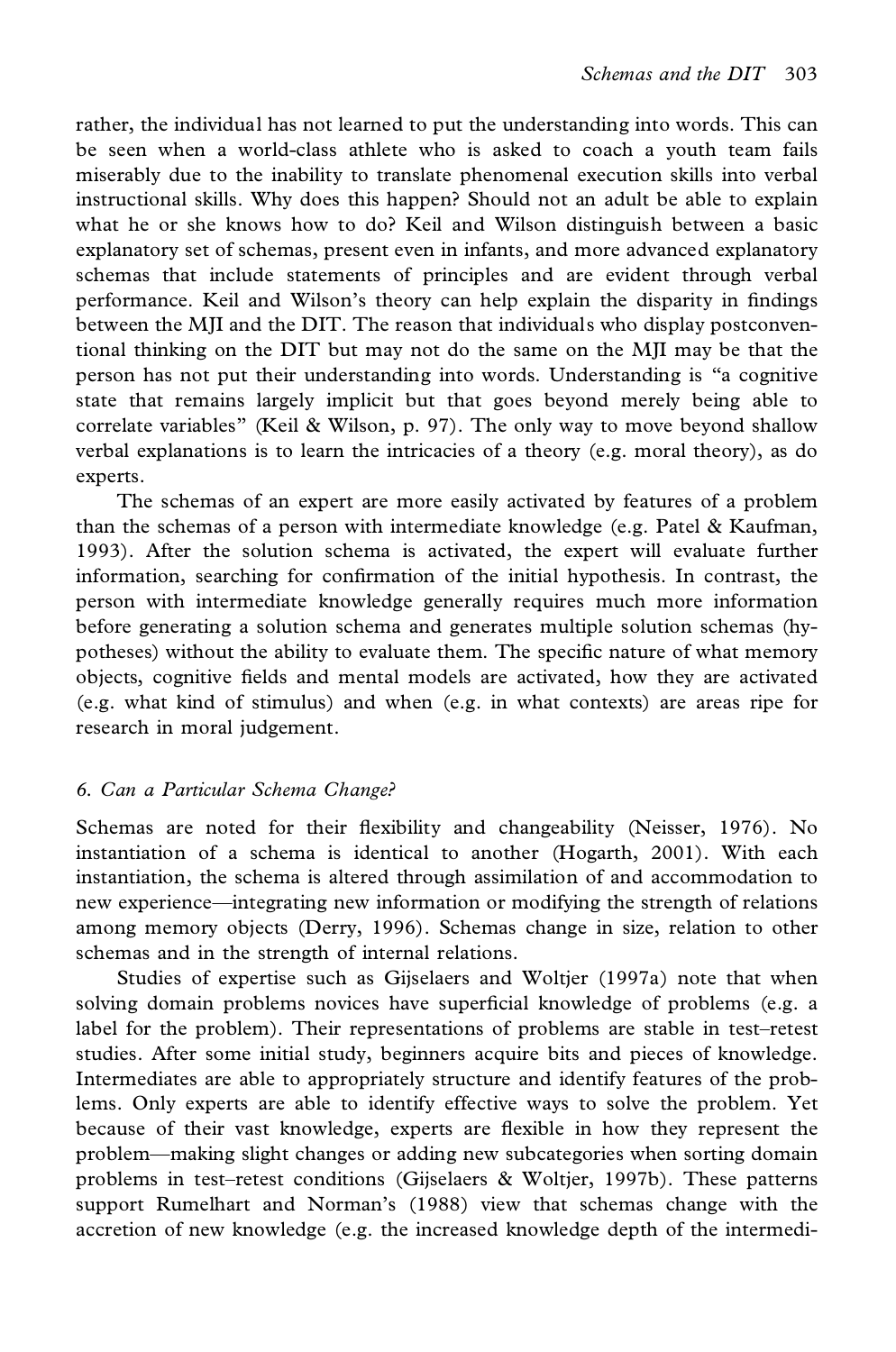ates), and the tuning and reconstruction of prior schemas (e.g. experts' slightly changed representations of problems).

In sum, schemas are powerful tools that aid information processing. They guide perception, attention, decisions, habits and behaviour. They operate in the moral domain via schemas for moral sensitivity, motivation and action. They operate during moral judgement and when a person takes the DIT.

## **The Schemas of the DIT**

The DIT is designed to capture moral schema changes that are particularly visible throughout adolescence and early adulthood (Rest *et al.*, 1999). Kohlberg contended that a critical social-cognitive advance in adolescence is the "discovery of society"—that is, understanding how people in society are related to each other through institutions, established practices and role-system ("the system"), not merely on a face-to-face basis, where all are kin, friends or well-known acquaintances (Colby *et al.*, 1987). Others have drawn attention to the development of a sociocentric perspective in adolescents (e.g. Adelson, 1971; Youniss & Yates, 1997). Adelson and O'Neil (1966, p. 304) stated:

With advancing age there is an increasing grasp of the nature and needs of the community. As the youngster begins to understand the structure and functioning of the social order as a whole, he begins to understand too the specific social institutions within it and their relations to the whole.... Thus the demands of the social order and its constituent institutions, as well as the needs of the public, become matters to be appraised in formulating political choices.

The adolescent becomes aware that society is organised in terms of a system of rules, roles and institutions, raising simultaneously and necessarily questions of the morality of society and questions of moral authority. How does one organise a network of cooperation on a society-wide basis for mutual benefit? How are power, wealth and opportunity to be distributed? What is the legitimate use of force? These questions are issues of "macro-morality" or society-wide cooperation, rather than issues of "micro-morality"—interactions with known others in everyday life and face-to-face.

Rest *et al.* (1999) proposed that the DIT is particularly good at measuring change in the schemas individuals use to answer the "macro" question—how to get along with people who are not friends, kin or personal acquaintances; how to organise society-wide cooperation. Through various statistical analyses, three factors have been identified in DIT scores. These have been named: Personal Interest Schema, Maintaining Norms Schema, and Postconventional Schema. (These were formerly categorized as Kohlberg Stage 2 and 3, Stage 4 and Stage 5 and 6, respectively.) Because a respondent needs at least a 12-year-old reading level when taking the DIT, respondents will have moved beyond the simpler forms of moral judgement from earlier childhood (e.g. Kohlberg's Stage 1). As a result, in DIT data the simpler types of moral judgement appear collapsed together (i.e. Stage 2 and 3)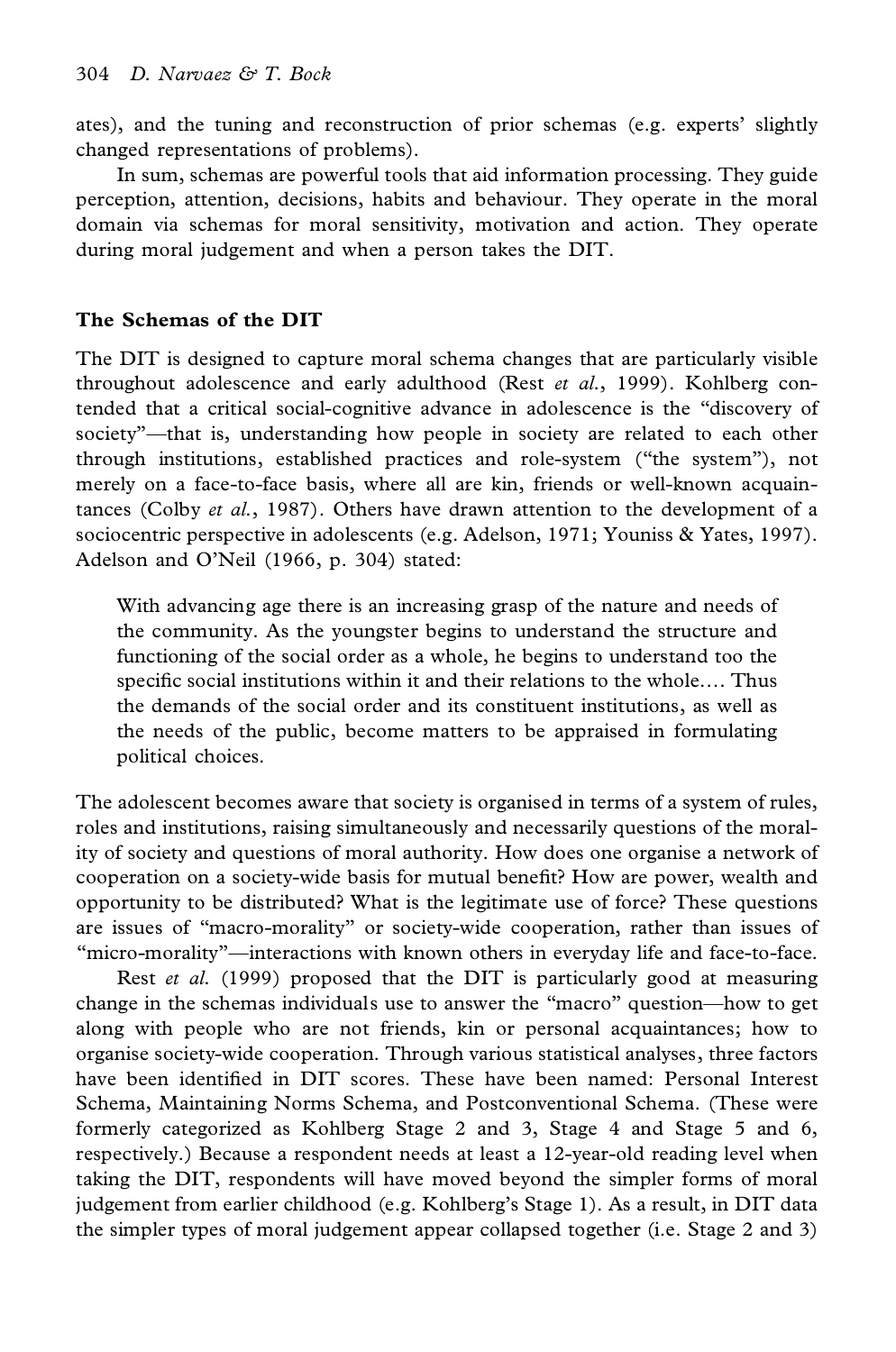or do not appear at all (i.e. Stage 1) (Rest, 1986). At this point, we would like to interpret the DIT according to schema theory.

The three moral schemas that the DIT measures can be viewed as mental models—an integration of cognitive fields and their memory objects—for reasoning about moral dilemmas. (Of course, there are other moral schemas that a person might use other than the three that the DIT measures, such as specific religious or cultural moral schemas.) We describe the content of each schema according to recent theory (Rest *et al.*, 1999).

The simplest schema measured is called the Personal Interests Schema (PIS). The PIS does not suppose a macro-morality perspective but includes the more Stage-2-like memory objects and cognitive fields such as survival, personal advantage and impulsive cooperation. A fair world is one in which I can get what I want. At this level of thinking, the cogniser begins to consider the needs of others, but only in brief exchanges. The cogniser is able to sacrifice momentarily as long as the result is more advantageous. That is, the cogniser learns to exchange cooperation, however briefly. Because the DIT requires a 12-year-old reading level, it is unable to distinguish carefully between Stage-2-like schemas from the more Stage-3-like schemas. And so both are merged in the PIS. We suppose that Stage-3-like schemas include cognitive fields of caring for others, such as long-term negotiated cooperation and in-group reciprocity. PIS thinking enables the cogniser to apply reciprocity in their mental transformations of relationships with known others. Overall, the PIS answers the question of how to organise cooperation in society as if there were only "micro-moral" relationships to consider. The PIS attends to what each stakeholder in a moral dilemma has to gain or lose personally and in relation to the welfare of significant others. PIS thinking is not concerned with organising cooperation on a society-wide basis, the issues of macro-morality.

At the cusp of adolescent change, sensitivity to the issues of macro-morality begins to flower. The PIS becomes inadequate for addressing issues that have become interesting and important, such as why we have laws or what duties I have towards other members of society. As a result, a more developmentally advanced type of thinking emerges that includes a wider societal perspective, the Maintaining Norms Schema (MNS). Within this schema one considers how people should cooperate generally with those who are not friends, kin or well-known acquaintances. The cogniser is able to coordinate personal/significant other negation with reciprocity for the larger society through the interplay of cognitive fields that describe established practices, rules, and codes and their *de facto* authorities. Other cognitive fields connected to this schema include those relevant to issues of fair cooperation such as a uniform application of norms across individuals. Expectations of individuals are only partially reciprocal, however, because role and duty expectations are applied in an egalitarian but not equitable way.

As development progresses, the Postconventional Schema (PCS) begins to make more sense. The individual has experiences, including the persuasive argu ments of others, that necessitate thinking about a fair society more broadly—in terms of full reciprocity and equity across all groups within a society. If the individual has enough pluralistic (e.g. multicultural—see Endicott *et al.*, in press)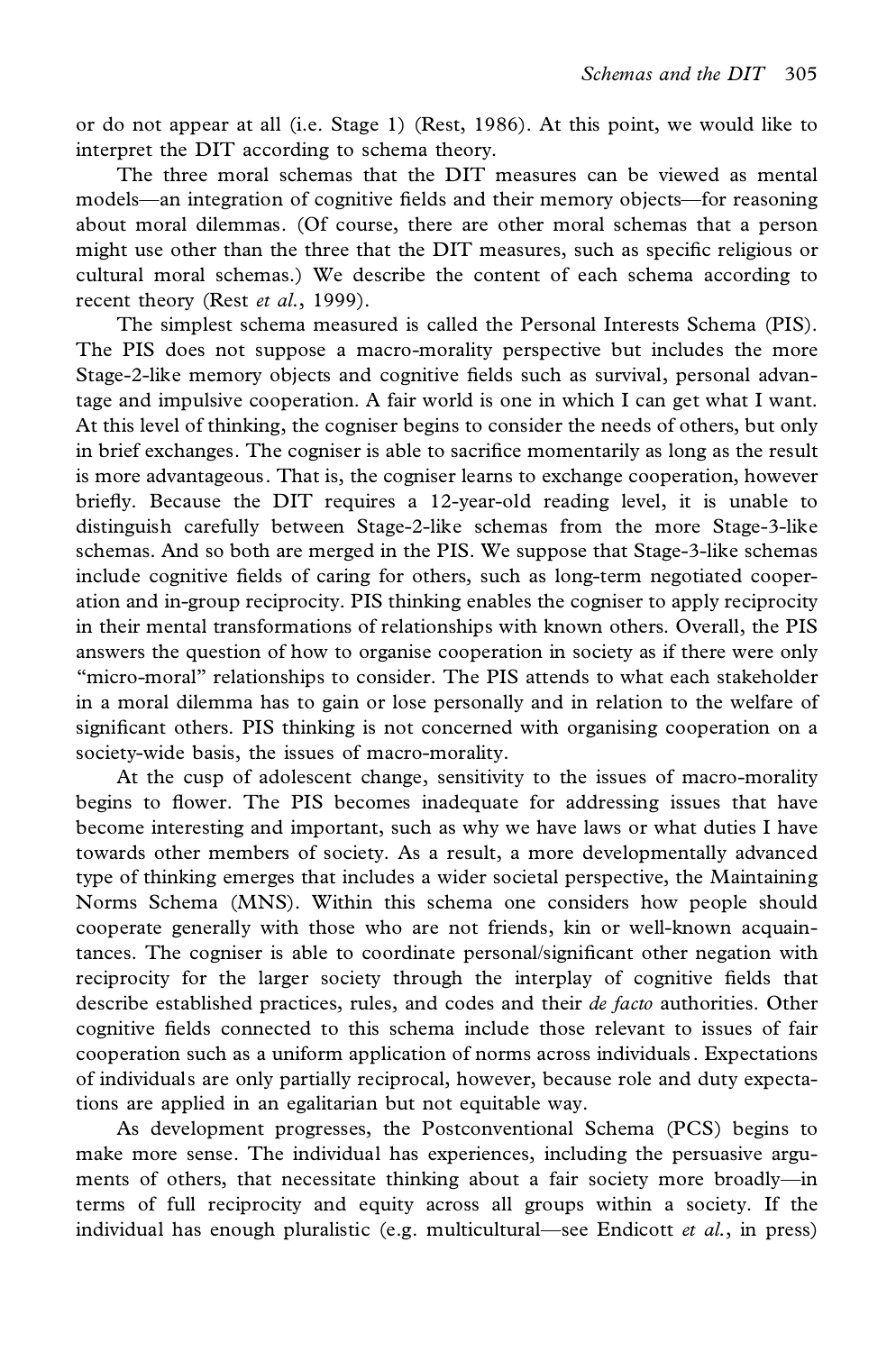experiences to effect enough of a cognitive disequilibrium that is not easily denied or minimised, the individual's thinking accommodates to and integrates a broader, postconventional perspective into the mental model of a moral society. The cogniser is able to suggest changes to the *status quo*, to negate extant societal laws and structures, for the sake of morality. He or she can apply moral ideals in a fully reciprocal manner in which each member of society has equivalent status. In particular, postconventional thinking considers macro-level cooperation in terms of advocating sharable ideals that are open to scrutiny and negotiated through the give and take of community life. Whereas Kohlberg focused on a particular postconventional orientation informed by Kant, Rawls and Frankena, the DIT postconventional schema has a broader scope. The PCS can be shaped by various combinations of moral and political philosophy. Individuals with the full use of postconventional tools are able to function at the highest levels of solving moral dilemmas within the community.

The features for each schema are described in Table I (from Rest *et al.*, 1999). We have constructed a diagram (see Fig. 1) of mental representations of the Heinz dilemma based on which moral schema is activated (please note that it is simplistic and partial, particularly in its representation of the complexity of the Postconventional Schema, and meant only as an example). It should be noted that network connections of features can be negative or positive. For example, a person who has reached postconventional reasoning will likely have a schema that contains a negative connection to absolute law, representing a perspective contrary to the MNS perspective. Some features of a problem representation will be activated under each schema, for example we have marked "love" and "personal advantage" although the activation may switch in valence. It should be noted that schemas may be embedded in or overlap with one another. For example, a religious fundamentalist perspective and a conservative political orientation often overlap with the Maintaining Norms Schema (see Narvaez *et al.*, 1999).

Although the three DIT schemas do not cover everything of importance in moral thinking, nor do they constitute a full model of moral-decision making (see Bebeau & Thoma, 1999), they are relevant to many issues of public policy contro versy (e.g. abortion, religion in public schools, rights of homosexuals, women's roles, euthanasia, due process rights of the accused, free speech and political demonstrations, etc.—see Narvaez *et al.*, 1999). Moral schemas can illuminate how people formulate opinions about these hotly debated public policy issues, about the "culture wars" (Orthodoxy versus Progressivism—Hunter, 1991), and about the most important clash in ideology since the Cold War (religious fundamentalism versus secular modernism—e.g. Marty & Appleby, 1990). How does the DIT measure moral schemas?

## **How the DIT Works**

The DIT bears similarity to other measures of moral judgement, such as the MJI, in several ways. (1) A dilemma is presented for which a respondent is expected to make an action decision and convey the reasoning behind the decision. (2) When a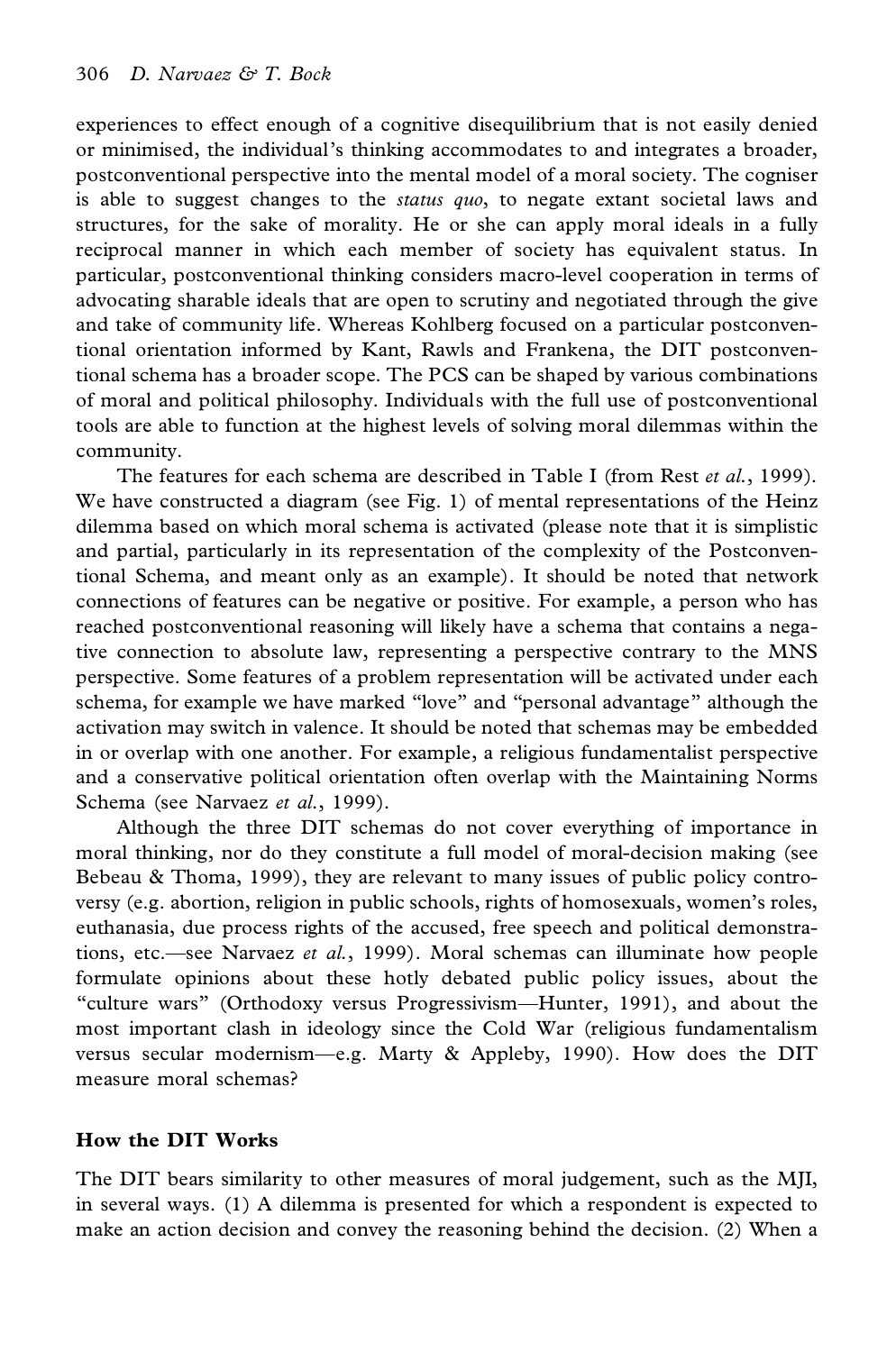| Schema                   | Features                            |
|--------------------------|-------------------------------------|
| Personal-interest schema | Arbitrary, impulsive co-operation   |
|                          | Self-focused                        |
|                          | Advantage to self is primary        |
|                          | Survival orientation                |
|                          | Negotiated co-operation             |
|                          | Scope includes others who are known |
|                          | In-group reciprocity                |
|                          | Responsibility orientation          |
| Maintaining norms schema | Need for norms                      |
|                          | Society-wide view                   |
|                          | Uniform categorical application     |
|                          | Partial society-wide reciprocity    |
|                          | Duty orientation                    |
| Post-conventional schema | Appeal to an ideal                  |
|                          | Shareable ideals                    |
|                          | Primacy of moral ideal              |
|                          | Full reciprocity                    |
|                          | Rights orientation                  |

TABLE I. Features of DIT moral judgement schemas

person considers a moral dilemma, moral schemas are activated from long-term memory as the data stimulate ideas/knowledge related to the dilemma. A moral judgement measure will not activate irrelevant schemas, for example, about skiing or cooking (although schemas related to the dilemma context will be activated—for example, schemas about marriage and illness when considering "Heinz and the drug"). (3) The moral schemas activated by the stimuli are comprised of verbal and non-verbal tacit knowledge. (4) Like other measures built upon Kohlberg's theory, the DIT measures how individuals structure their understanding of a dilemma along the lines of justice reasoning. However, the DIT method diverges at this point.

The DIT is distinctive in four ways: in the nature of the post-dilemma stimuli it presents (fragments of reasoning), in what it measures (tacit knowledge), in the tasks assigned to the respondent (select preferred arguments) and in the area of the zone of proximal development it measures (the less-competent end). First, the target stimuli of the DIT are fragments of moral reasoning arguments from different moral schemas. In other words, although items represent different types of moral thinking, they are not complete orations arguing for one course of action or another. As mentioned previously, schemas enable the perceiver to fill in the data that are missing from an input stimulus. If the person has the corresponding schema, he or she is able to infer the missing information. Otherwise, the individual processes the stimulus incompletely or in a distorted fashion. In a sense, the DIT is a "projective test" in that the fragmented nature of the items requires the participant to supply meaning to the items that they are rating. This is similar to a test for the object permanence schema in an infant: when the infant has the object permanence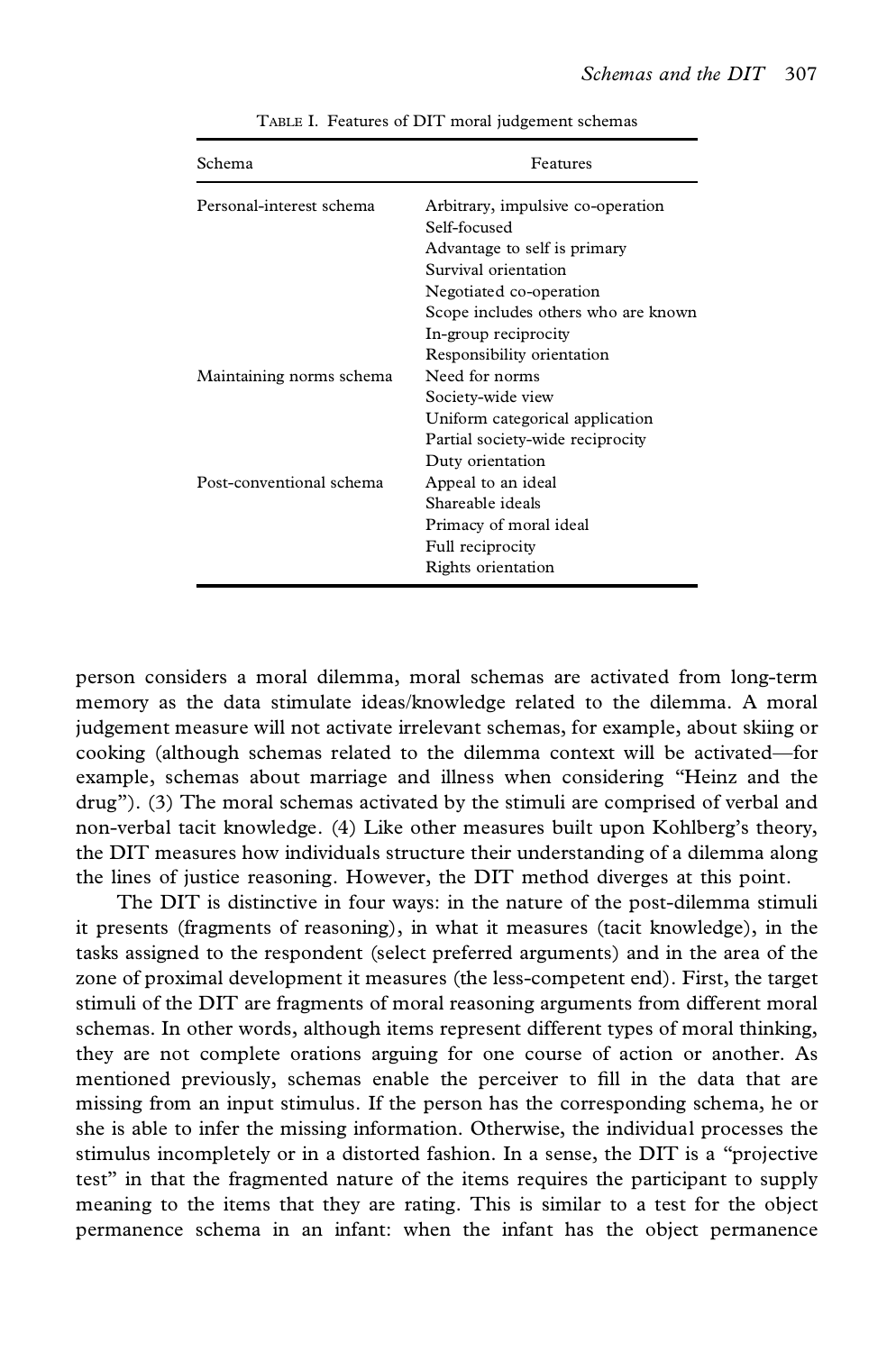

FIG. 1.

Strong positive activation

 $\begin{array}{c} \hline \end{array}$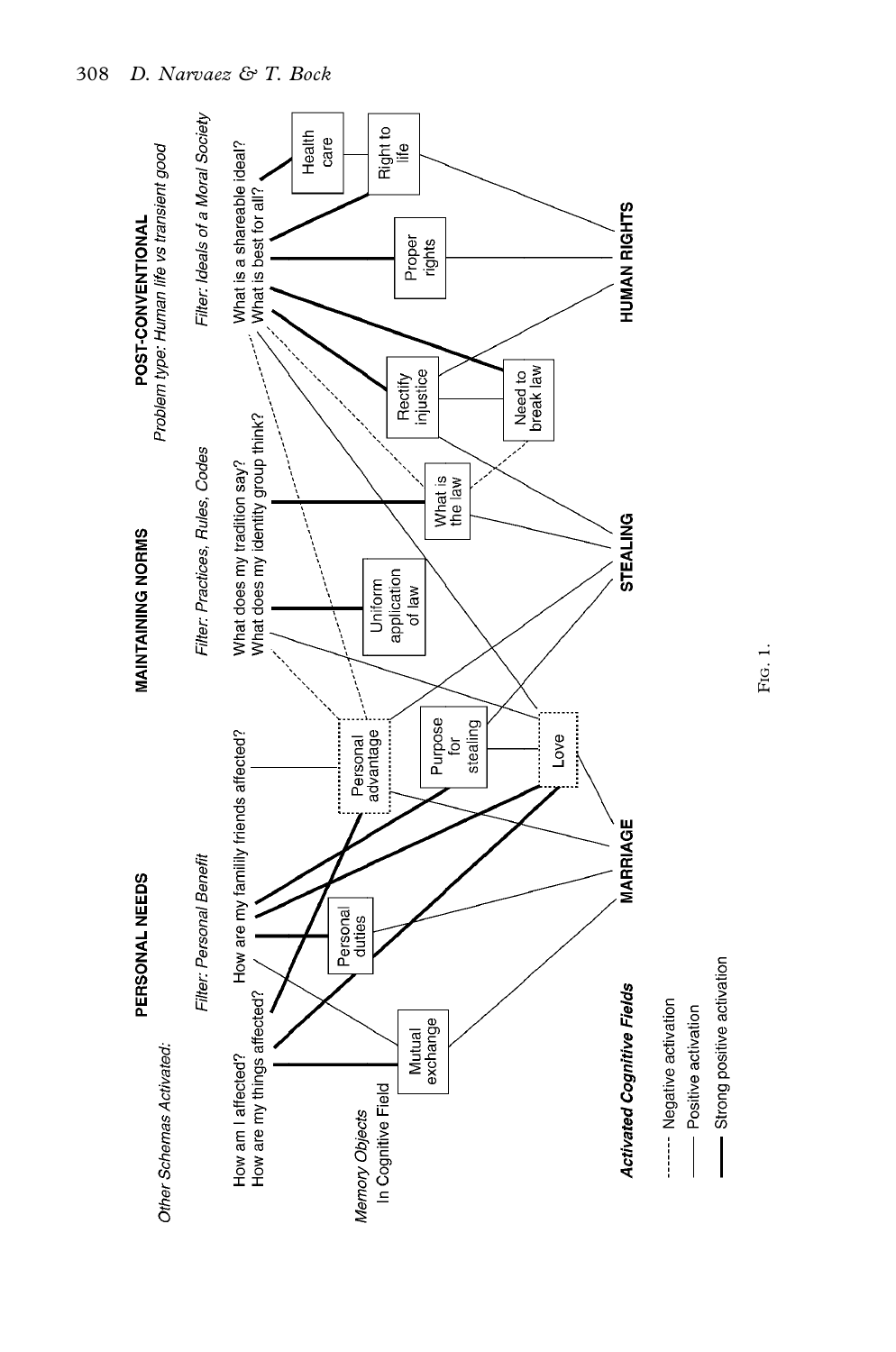schema, only a partial view of an object is necessary for the infant to know that the object is there as a whole. In this way, the DIT balances "bottom–up" processing (providing just enough data to activate a moral judgement schema) with "top–down" processing (providing only a skeletal amount of information so that the participant has to "fill in" what is missing from schemas already in long-term memory).

Secondly, because idea networks or schemas may not be stored verbally, verbal production can grossly underestimate the presence of a particular schema. The foundation of moral schemas lies in implicit or tacit knowledge that has been garnered through social experience. Because the DIT taps into this implicit, foundational understanding, it is able to uncover higher levels of understanding in the lay person than can a moral judgement interview approach. This would be of no surprise to experts in implicit learning because "implicitly acquired knowledge is responsible for performance that goes beyond, as it were, what estimates of conscious knowledge would predict" (Reber, 1993, p. 40). Unlike with other measures of moral judgement, the DIT does not require the participant to explain verbally and argue explicitly for a line of reasoning. The emphasis on tacit understanding follows the work of Gazzaniga *et al.* (1998); Lewicki (1986); Nisbett and Wilson (1977); and Uleman and Bargh (1989) and others who contend that self-reported explanations of one's own cognitive processes have severe limitations; that people can report on the products of cognition but not as well on the mental operations they used to arrive at the product. We assume therefore that people are clearer in making selections about what they consider to be an important moral issue to them rather than in articulating a moral justification for one course of action or another (the usual data collected in Kohlbergian interviews).

Thirdly, as described earlier, knowledge and explanation do not go hand in hand. Understanding develops prior to explanation, and for some things proper explanations are never learned by non-experts (e.g. why the car starts when one turns the ignition switch) (Keil & Wilson, 1999). The DIT does not require the respondent to produce an explanation. Instead, the respondent selects the explanations that reflect the activated schemas. According to DIT theory, the schema activated as the respondent reads a dilemma subsequently guides the respondent in rating and ranking issue statements for that dilemma. There are two measurable effects. First, when the respondent encounters a statement that both makes sense and also activates a *preferred* schema, that item is given a high rating and ranked of high importance. Alternatively, when the respondent encounters a statement that either doesn't make sense or seems simplistic and unconvincing (is not activating a preferred schema), the item receives a low rating. Moral comprehension research verifies that individuals prefer reasoning at the upper end of the zone of proximal development—the reasoning that they can hardly explain if at all (Rest, 1973). Thus, individuals select what makes the most sense, the reasoning that explains best the tacit reasoning they hold. They will not select low level reasoning, although it is familiar and understandable (and activated), because it has become inadequate and no longer makes the most sense. Lawrence (1987) found that fundamentalist seminarians had postconventional schema activated but ignored them, preferring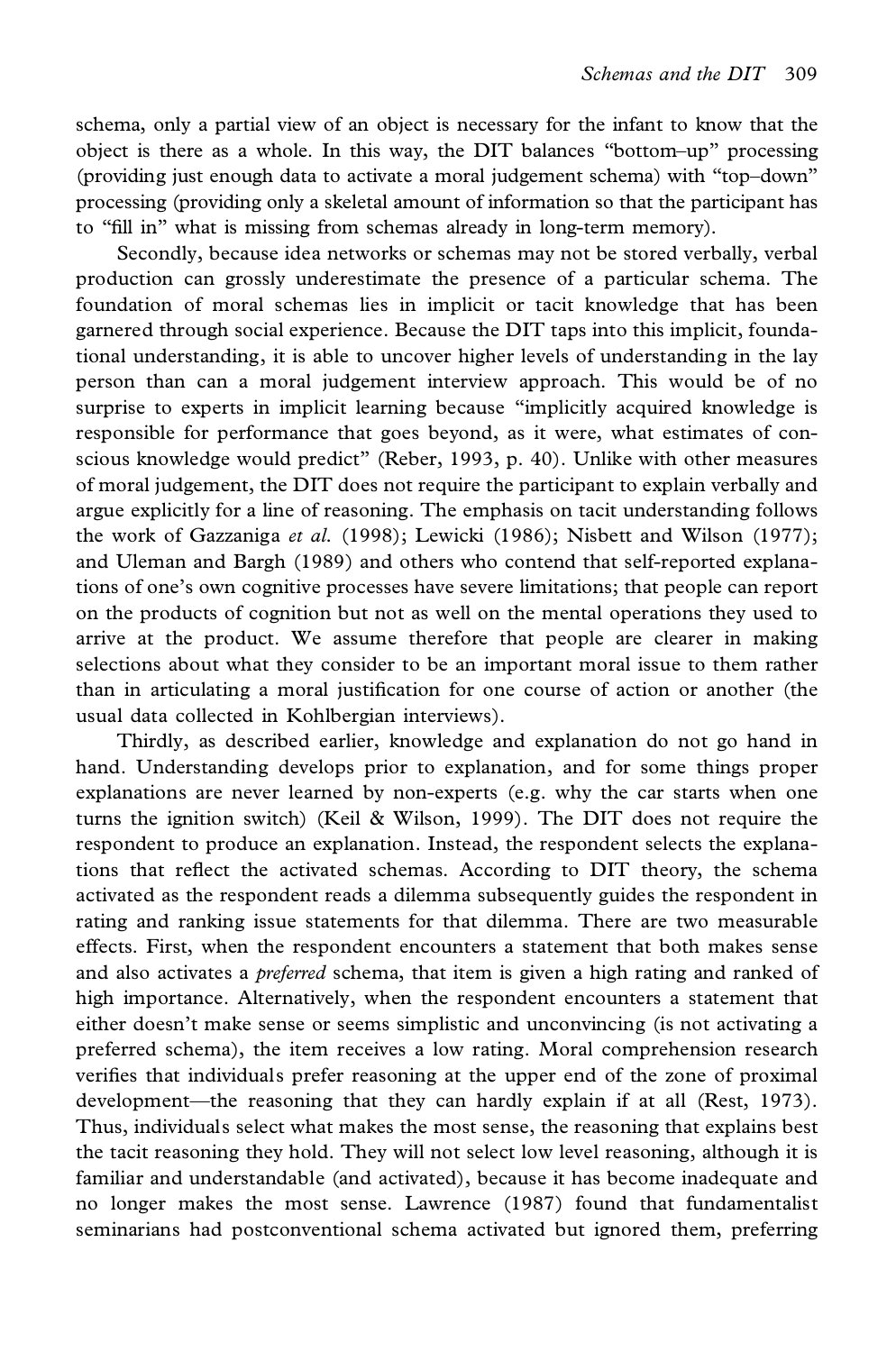statements that represent the Maintaining Norms schema which more closely matched their religious beliefs.

We believe that the second measurable effect of schema activation is that when a DIT issue statement is encountered, the participant automatically (i.e. rapidly and subconsciously) tries to fit it into the schema that was activated by the dilemma itself. If the schema of the item fits the respondent's schema of the dilemma, the process of rating the item is fast. If the item's schema does not fit, the rating process is slower. As mentioned earlier, schemas affect processing time, speed of information flow and speed of problem-solving which has been demonstrated by numerous studies, including during reading (Gernsbacher, 1996). Speeded recognition or reaction time is a widely used method in cognitive science (e.g. Higgins & Kruglanski, 1996). According to this paradigm, respondents react quickly when probed with an idea that is already activated but more slowly if it is not. That means that the time it takes to rate a DIT item that does not fit the active schema should be longer than for an item that matches the activated moral schema. This has been found in recent work studying this question (Narvaez *et al.*, 2001).

Fourthly, we propose that as a recognition/preference measure the DIT is able to discern mental moral operations at the less-skilled end of the zone of proximal development. This explains the widespread evidence for postconventional thinking that the DIT uncovers. This perspective was foreseen by Jim Rest's dissertation (Rest, 1973). In an effort to provide evidence for the hierarchical nature of moral judgement, Rest created two new measures of moral judgement, comprehension and preference. He presented prototypic reasoning statements for each Kohlbergian stage and asked subjects to recapitulate and evaluate each one (comprehension) and then to rate and rank how convincing it was (preference). These responses were compared with spontaneous production scores obtained from the typical Kohlber gian interview. The ndings are striking in how they anticipate a novice-to-expert learning pattern. Respondents reacted to statements in a hierarchical, ordered manner: (1) If they comprehended the statements at one stage, they comprehended all same-stage items and they comprehended all statements from preceding stages. (2) They were increasingly unable to comprehend statements above their predomi nant stage. (3) Yet they comprehended statements that were above their spontaneous modal stage and were able to produce spontaneously some amount at the comprehended stage. (4) They preferred the highest stage they could comprehend. (5) They preferred the stage statements in hierarchical order, perceiving the higher one as more convincing. Rest concluded that the three tasks, preference, compre hension and spontaneous production, are a type of Piagetian *decalage*, in which one moves from the simpler to the more complex as a stage develops in strength. The first sign of movement towards a new stage is the preference for prototypic statements, followed by comprehension, then spontaneous production, in developmental sequence. Participants found the comprehension task so onerous that Rest dropped it entirely and focused on the preference tasks from which emerged the DIT. More recently, researchers have applied modern statistical techniques in examining the hierarchical nature of moral judgement (Boom & Molenaar, 1989; Boom *et al.*, 2001).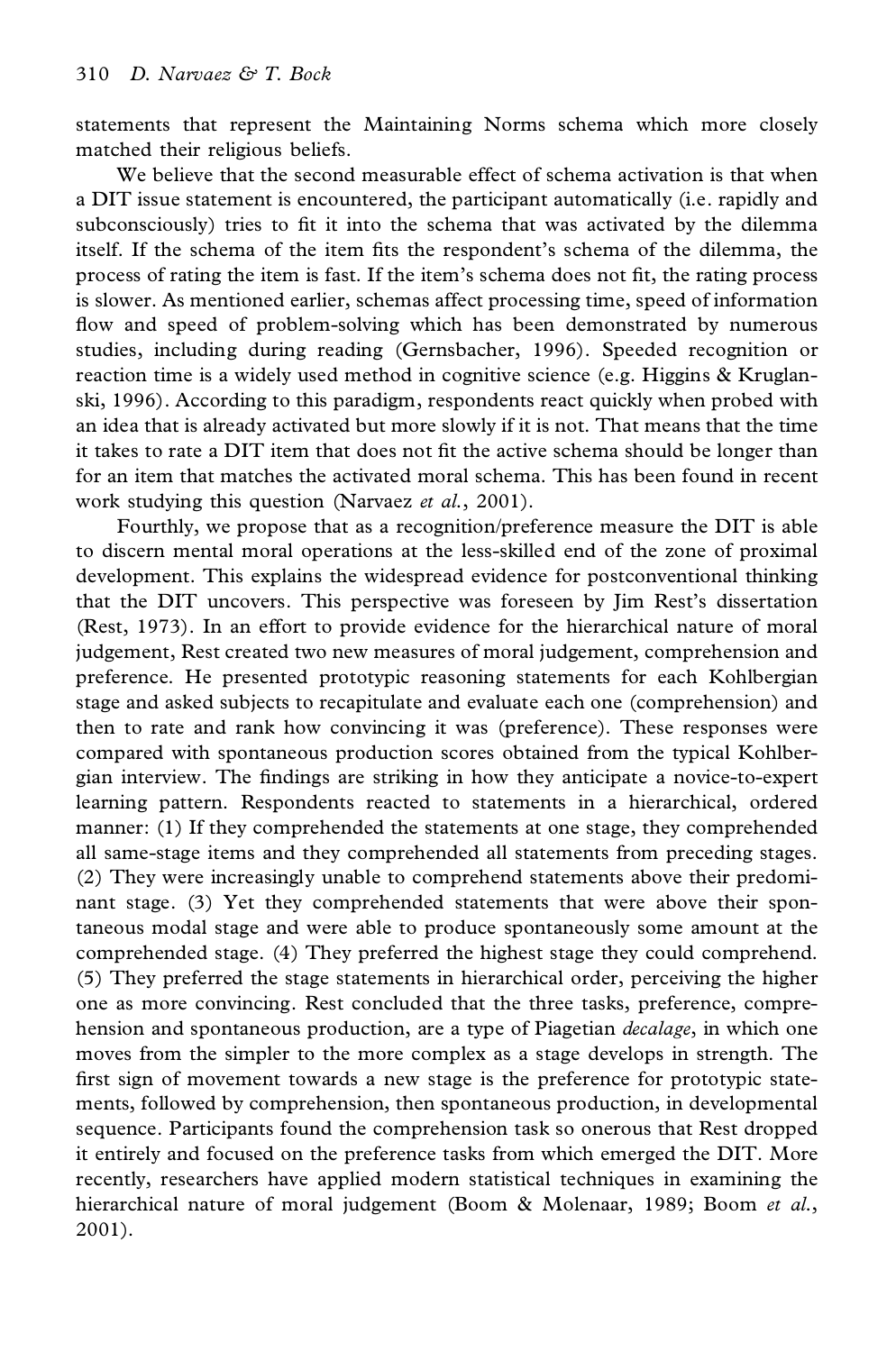Yet, the big question—the crux of the matter—remains: *what should moral judgement measures be measuring*? If humans operate primarily on the tacit level, making decisions without conscious awareness, should not these processes be those that are studied and measured in the general population, rather than the more conscious processes, including verbal articulation, that come about from extended formal schooling? It depends. If we want to study experts we would examine the latter, mapping out how experts think differently from the lay person (see Narvaez, 2001a) and how they became experts. Asking experts to think aloud as they solve problems, which the MJI does, is a method used frequently by researchers in expertise (e.g. Ericsson & Smith, 1990). If we want to study the middle of the zone of proximal development, middle-level understanding (comprehension), we might use moral text comprehension in which respondents are asked to recall what was presented (e.g. Narvaez, 1998, 2001b). However, if we want to study naturalistic human development, we should study tacit responses, which are less "contaminated" by formal training. We are now aware that tacit knowledge com prises the majority of knowledge employed by humans on a daily basis (Wyer, 1997). Most of the time people act and react without having to explain themselves (Keil & Wilson, 2000). Tacit responses can be studied with cognitive measures such as the DIT or with study-specific measures of intuitive response (e.g. see Haidt, 2001, for a review).

## **Conclusion**

Ideas from cognitive science are increasingly influential and can provide insight into the nature of moral judgement. The DIT emerged from Rest's (1973) dissertation, formed from tasks measuring the beginnings of understanding (which is largely non-verbal and intuitive), in contrast to the MJI, which measures the highest level of verbal understanding. The positive attributes of the DIT are more easily seen in a time of increasing respect for implicit knowledge and processing. The DIT offers a means of measuring moral judgement that fits with current views about tacit knowledge and human decision making. Although the MJI and interview techniques generally are worthwhile for measuring production competence, the DIT is better able to measure understanding at the level that drives most decisions for most people.

*Correspondence*: Dr Darcia Narvaez, Associate Professor, Department of Psychology, University of Notre Dame, Notre Dame, IN 46556, USA; e-mail: dnarvaez@nd.edu and Ms Tonia Bock, Research Assistant, Department of Psychology, University of Notre Dame, Notre Dame, IN 46556, USA; E-mail: tbock@nd.edu

#### NOTE

[1] The validity of the DIT is discussed in Rest *et al.* (1999) in terms of seven validity criteria: (1) differentiation of various age/education groups; (2) longitudinal gains; (3) correlation with cognitive capacity measures; (4) sensitivity to moral education interventions; (5) correlation with behaviour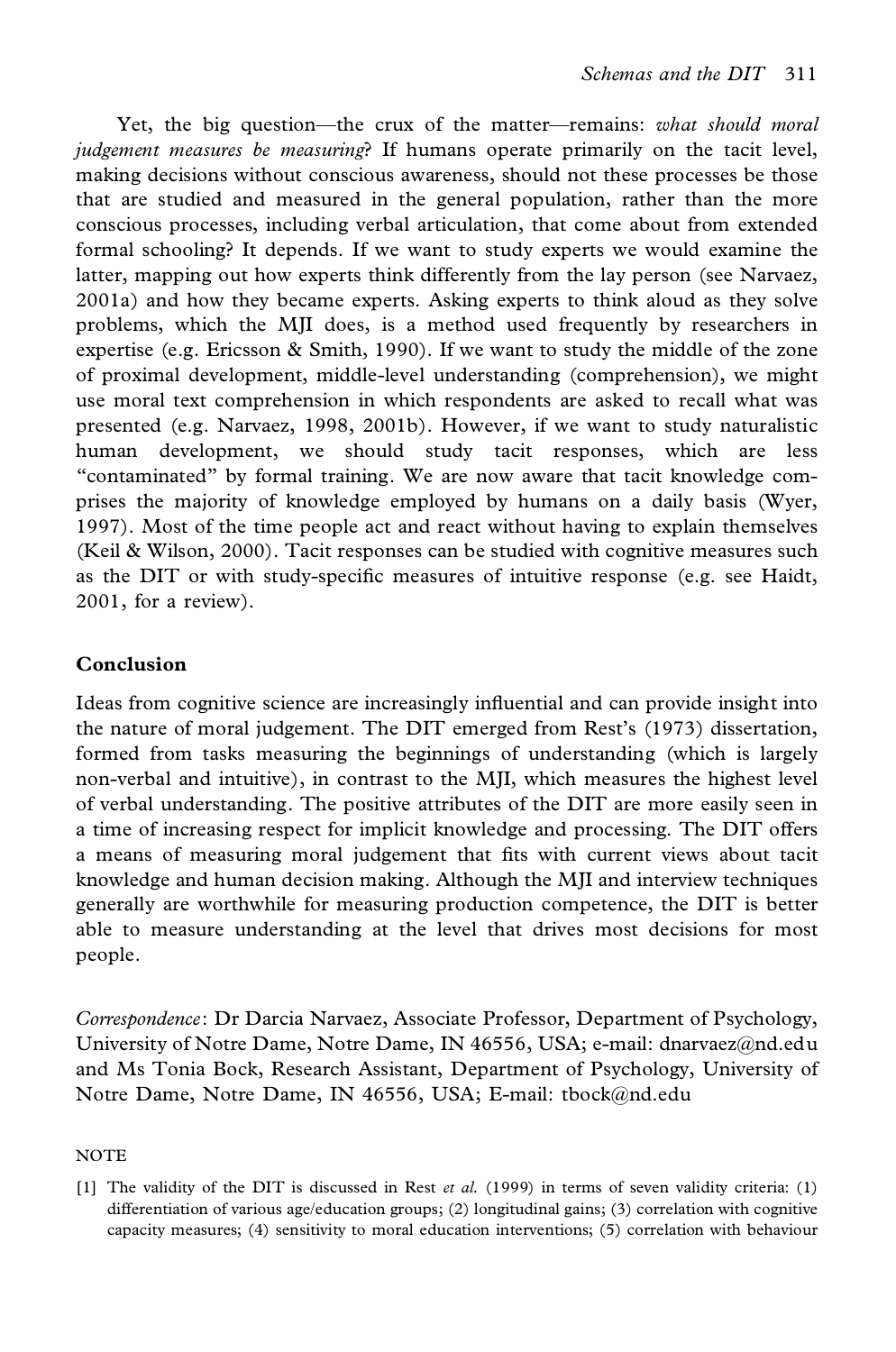and professional decision making; (6) predicting to political choice and attitude; (7) reliability. Consistent and statistically significant trends on all these criteria have been reported in DIT studies for 25 years in over 400 published studies.

#### **REFERENCES**

- ADELSON, J. (1971) The political imagination of the young adolescent, *Daedalus*, 100, pp. 1013–1050.
- ADELSON, J. & O'NEIL, R. (1966) The development of political thought in adolescence: the sense of community, *Journal of Personality and Social Psychology*, 4, pp. 295–306.
- BARGH, J.A. (1989) Conditional automaticity: varieties of automatic influence on social perception and cognition, in: J.S. ULEMAN & J.A. BARGH (Eds) *Unintended Thought*, pp. 3–51 (New York, Guilford Press).
- BARGH, J.A. & CHARTRAND, T.L. (1999) The unbearable automaticity of being, *American Psychologist*, 54, pp. 462–479.
- BEBEAU, M.J. & THOMA, S.J. (1999) "Intermediate concepts" and the connection to moral education, *Educational Psychology Review*, 11, pp. 343–360.
- BOOM, J., BRUGMAN, D. & VAN DER HEIJDEN, P.G.M. (2001) Hierarchical structure of moral stages assessed by a sorting task, *Child Development*, 72, pp. 535–548.
- BOOM, J. & MOLENAAR, P.C.M. (1989) A developmental model of hierarchical stage structure in objective moral judgments, *Developmental Review*, 9, pp. 133–145.
- BOWER, G. & CIRILO, R. (1985) Cognitive psychology and text processing, in: T.A. VAN DIJK (Ed.) *Handbook of Discourse Analysis*, vol. 1, pp. 71–105 (New York, Academic Press).
- CARPENTER, W.B. (1874) *Principles of Mental Physiology* (London, John Churchill).
- COLBY, A., KOHLBERG, L., SPEICHER, B. *et al.* (1987) *The Measurement of Moral Judgement*, vol. 1 and 2 (New York, Cambridge University Press).
- DAMON, W. (1975) Early conceptions of positive justice as related to the development of logical operations, *Child Development*, 46, pp. 301–312.
- DERRY, S.J. (1996) Cognitive schema theory in the constructivist debate, *Educational Psychologist*, 31, pp. 163–174.
- DEVINE, P. (1989) Stereotypes and prejudice: their automatic and controlled components, *Journal of Personality and Social Psychology*, 56, pp. 5–18.
- DISESSA, A.A. (1982) Unlearning Aristotelian physics: a study of knowledge-based learning, *Cognitive Science*, 6, pp. 37–75.
- EBBINGHAUS, H. (1885/1964) *Memory*, H.A. RUGER & C.E. BUSSENIUS (Trans.) (New York, Dover).
- ENDICOTT, L., BOCK, T. & NARVAEZ, D. (2002) Multicultural experience, moral judgement and intercultural development, *International Journal of Intercultural Relations*, in press.
- ENRIGHT, R.D., FRANKLINE, C.C. & MANHEIM, L.A. (1981) Children's distributive justice reasoning: a standardized and objective scale, *Developmental Psychology*, 16, pp. 193–202.
- ERICSSON, K.A. & SMITH, J. (1991) *Toward a General Theory of Expertise* (New York, Cambridge University Press).
- FISKE, S.T. (1989) Examining the role of intent, toward understanding its role in stereotyping and prejudice, in: J.S. ULEMAN & J.A. BARGH (Eds) *Unintended Thought*, pp. 253–283 (New York, Guilford Press).
- FISKE, S.T. & TAYLOR, S.E. (1991) *Social Cognition*, 2nd edn (New York, McGraw-Hill).
- GAZZANIGA, M.S., IVRY, R.B. & MANGUN, G.R. (1998) *Cognitive Neuroscience: the biology of the mind* (New York, Norton).
- GERNSBACHER, M.A. (Ed.) (1994) *Handbook of Psycholinguistics* (New York, Academic Press).
- GIBBS, J.C. & WIDAMAN, K.F. (1982) *Social Intelligence: measuring the development of sociomoral re ection* (Englewood Cliffs, NJ, Prentice-Hall).
- GIJSELAERS, W.H. & WOLTJER, G. (1997a) *Expertise in economics: recall and reasoning*, Annual Meeting of the American Educational Research Association, Chicago, IL.
- GIJSELAERS, W.H. & WOLTJER, G. (1997b) *Expert novice differences in the representation of economics problems*, Annual Meeting of the American Educational Research Association, Chicago, IL.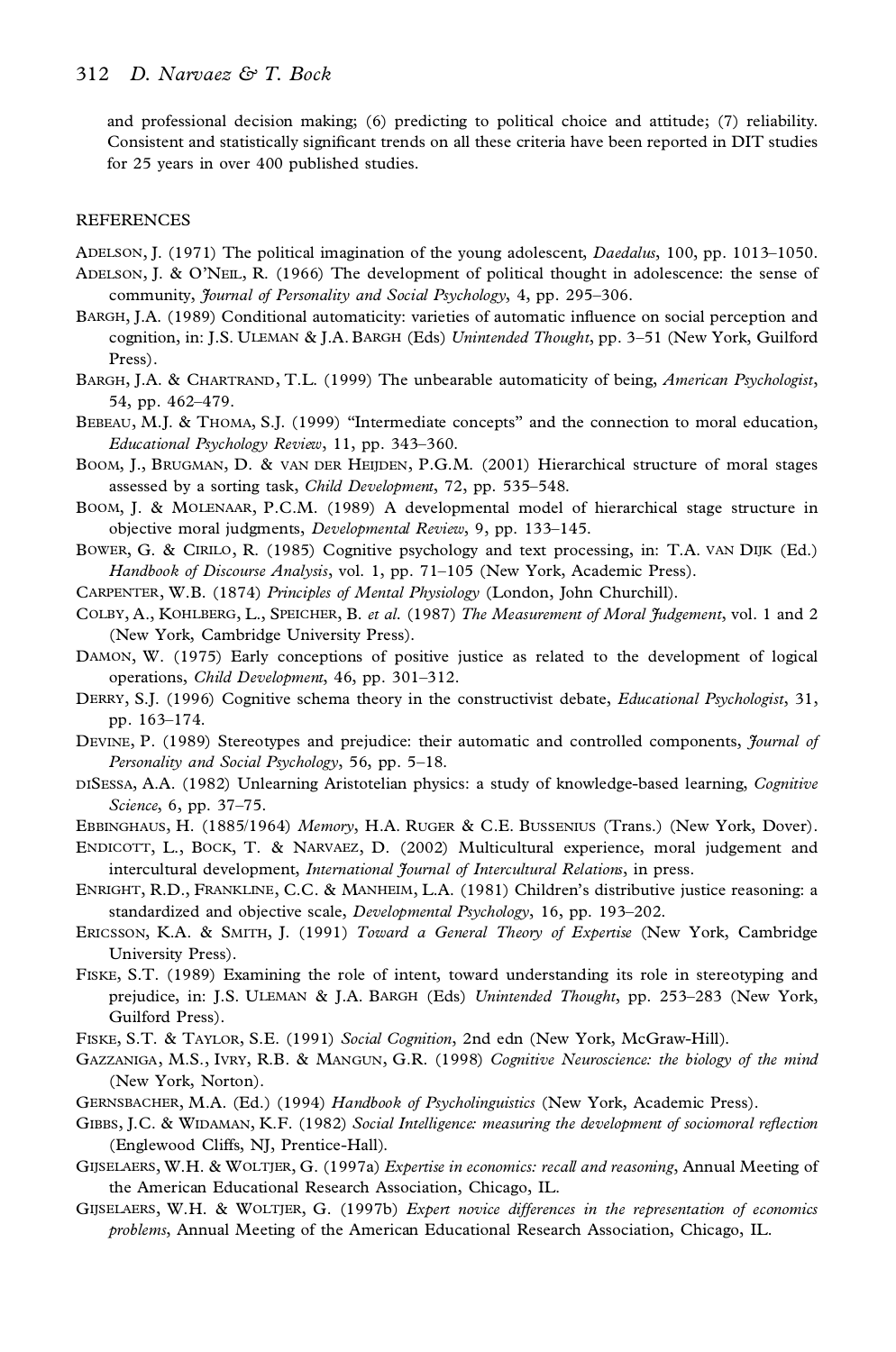- GIGERENZER, G., TODD, P.M. & ABC RESEARCH GROUP (1999) *Simple Heuristics that Make Us Smart* (New York, Oxford University Press).
- HAIDT, J. (2001) The emotional dog and its rational tail: a social intuitionist approach to moral judgement, *Psychological Review*, 108, pp. 814–834.
- HAMMOND, K.R. (2000) *Judgments under Stress* (New York, Oxford University Press).
- HASHER, L. & ZACKS, R.T. (1984) Automatic processing of fundamental information, *American Psychol ogist*, 39, pp. 1372–1388.
- HELMHOLTZ, H. (1867/1962) *Treatise on Physiological Optics*, vol. 3, J.P.C. SOUTHALL (Trans.) (New York, Dover).
- HIGGINS, E.T. & KING, G. (1981) Accessibility of social constructs: information processing conse quences of individual and contextual variability, in: N. CANTOR & J. KIHLSTROM (Eds) *Personality, Cognition, and Social Interaction*, pp. 69–121 (Hillsdale, NJ, Lawrence Erlbaum Associates).
- HIGGINS, E.T. & KRUGLANSKI, A.W. (1996) *Social Psychology: handbook of basic principles* (New York, Guilford Press).
- HOGARTH, R. (2001) *Educating Intuition* (Chicago, IL, Chicago University Press).
- HUNTER, J.D. (1991) *Culture Wars: the struggle to de ne America* (New York, Basic Books).
- KEIL, F.C. & WILSON, R.A. (1999) *Explanation and Cognition* (Cambridge, MA, MIT Press).
- KEIL, F.C. & WILSON, R.A. (2000) Explaining explanations, in: F.C. KEIL & R.A. WILSON (Eds) *Explanation and Cognition*, pp. 1–18 (Cambridge MA, Bradford MIT Press).
- KESNER, R. (1986) Neurobiological views of memory, in: J. MARTINEZ & R. KESNER (Eds) *Learning and Memory: a biological view*, pp. 399–438 (New York, Academic Press).
- KIHLSTROM, J.F., SHAMES, V.A. & DORFMAN, J. (1996) Intimations of memory and thought, in: L. REDER (Ed.) *Implicit Memory and Metacognition*, pp. 1–23 (Mahwah, NJ, Lawrence Erlbaum Associates).
- KOHLBERG, L. (1976) Moral stages and moralization: the cognitive-developmental approach, in: T. LICKONA (Ed.) *Moral Development and Behaviour*, pp. 31–53 (New York, Holt, Rinehart & Wilson).
- LAWRENCE, J. (1987) Verbal processing of the Defining Issues Test by principled and non-principled moral reasoners, *Journal of Moral Education*, 16, pp. 117–130.
- LEWICKI, P. (1986) *Non-conscious Social Information Processing* (New York, Academic Press).
- LIND, G. (1995) *The meaning and measurement of moral competence revisited*, paper presented at the Annual Meeting of the American Educational Research Association, San Francisco, CA.
- LYONS, N.P. (1982) *Concepts of self and morality and modes of moral choice: identifying justice and care judgements of actual moral dilemmas*, unpublished doctoral dissertation, Harvard University, MA.
- MCCLOSKEY, M. & KOHL, D. (1983) Naive physics: the curvilinear impetus principle and its interactions with moving objects, *Journal of Experimental Psychology: Learning, Memory, and Cognition*, 9, pp. 146–156.
- MCCLELLAND, J.L. (1995) Constructive memory and memory distortions: a parallel-distributed processing approach, in: D.L. SCHACTER (Ed.) *Memory Distortion: how minds, brains, and societies reconstruct the past*, pp. 69–90 (Cambridge, MA, Harvard University Press).
- MANDLER, J.M. (1984) *Stories, Scripts, and Scenes: aspects of schema theory* (Hillsdale, NJ, Lawrence Erlbaum Associates).
- MARCEL, A.J. (1983) Conscious and unconscious perception: an approach to the relations between phenomenal experience and perceptual processes, *Cognitive Psychology*, 15, pp. 238–300.
- MARSHALL, S.P. (1995) *Schemas in Problem Solving* (Cambridge, Cambridge University Press).
- MARTY, M.E. & APPLEBY, R.S. (Eds) (1993) *Fundamentalism and the State* (Chicago, IL, University of Chicago).
- NARVAEZ, D. (1998) The effects of moral schemas on the reconstruction of moral narratives in 8th grade and college students, *Journal of Educational Psychology*, 90, pp. 13–24.
- NARVAEZ, D. (2001a) *Expertise differences in comprehending moral narratives*, manuscript under revision.
- NARVAEZ, D. (2001b) Moral text comprehension: implications for education and research, *Journal of Moral Education*, 30, pp. 43–54.
- NARVAEZ, D., ENDICOTT, L. & THOMA, S. (2001) *Expertise and the speed of moral information processing*, poster presented at the American Psychological Association conference.